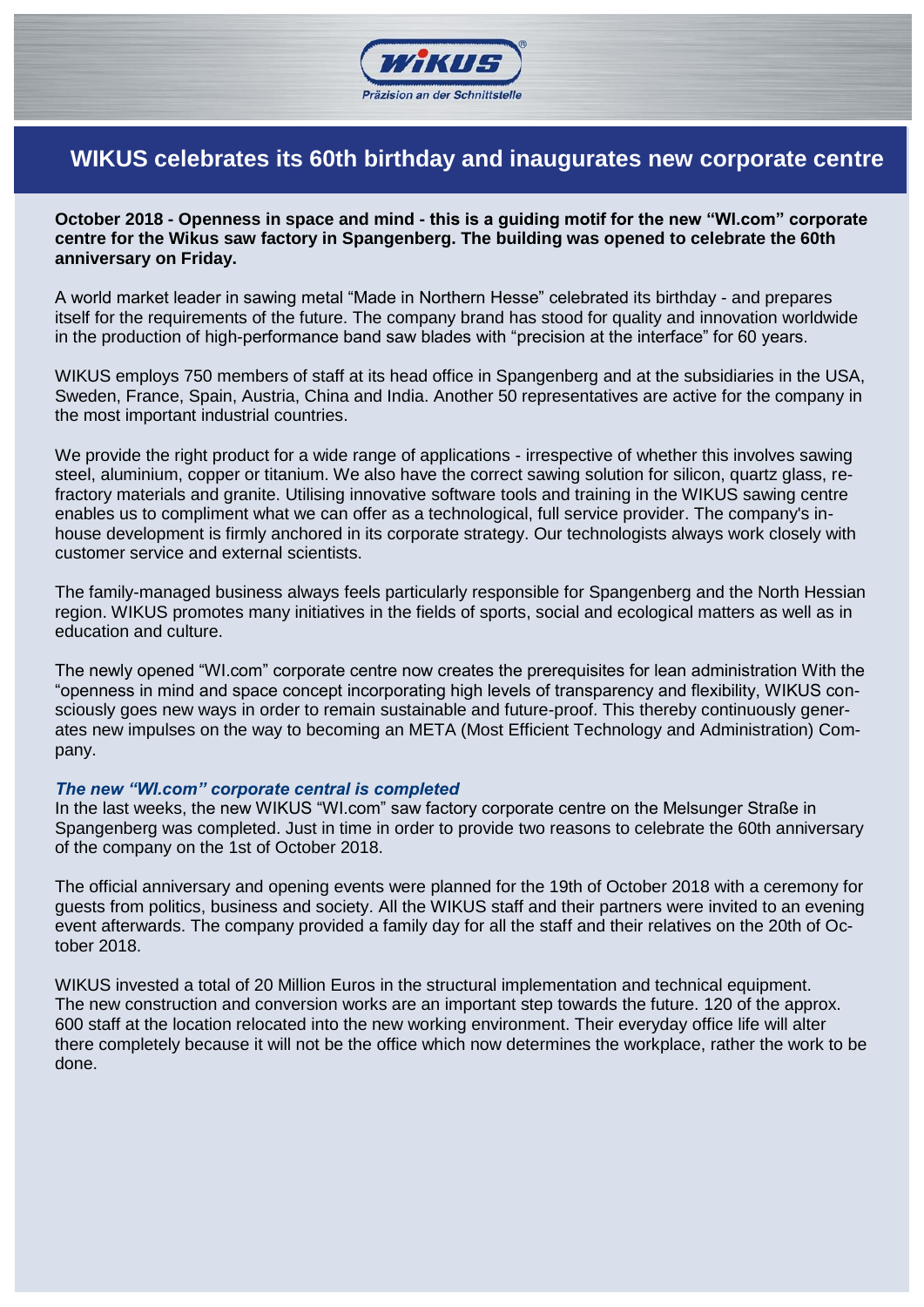

## *About the WI.com corporate centre*

The new construction for the WI.com comprises the undertaking for the following main objectives:

### **Architecture**

- Conscious integration into the structure for the existing production location by utilising integration into the existing parts of the building. No building positioned on a greenfield site.
- Signalisation transparency and openness, also to the outside world a conscious fusion between inside and outside.
- Reflecting the technical precision of WIKUS products in the façade design
- Different spatial offers for retreat, relaxing, teamwork and communication for everyone as equals

The office of Bieling from Kassel/Hamburg presented the winning design within the scope of the architecture competition organised by WIKUS. The striking outer façade dominates the building line in its perception and is thereby inseparably connected with the product "bandsaw", something for which the company stands.

The storey symbolise bandsaws, which appear to be stacked on top of each other, the privacy screen in front of the windows represents the geometry of the saw teeth. The façade also adapts functionally to the climatic conditions: The metal slat-type blinds can be opened and closed depending on the time of day and which solar radiation is present, thereby serving as thermal insulation.

## **Technology**

The objective from day one was to create a building that:

- Is "durable"
- Fulfils the foreseeable needs of its users for climatic comfort in the medium term
- Retains operating costs at a low level
- Includes almost no technology which needs to be controlled
- Is designed and constructed in such a way that it almost controls itself
- A "medium-heavy" house, which keeps the heat outside, stores the cold and maintains the room temperature as stable by means of a activated ceiling component and brings it into a pleasant proportion to the outside temperature
- The required air quantities (hygienic air exchange) are blown in as source air at low speed and exhausted as centralised
- Can react flexibly to future spatial alterations to a large extent

#### **Functionality**

The new building must holistically provide the functional prerequisite so that the processes envisaged in it can function and operate with the objective of "efficiency and quality". It was also therefore important for the planners to achieve the sub-objectives:

#### **Creating identity**

"Silent message created by the rooms", enabling an appropriate self-portrayal both internally and externally.

#### **Workplace quality**

Considerable increase in the staff motivation by utilising an attractive working environment with recreation quality and meeting quality combined.

#### **Economics**

Achievement of "Lean Administration" by increasing efficiency with a spatial concept which supports communication and processes, taking into account space economy and flexibility of utilisation.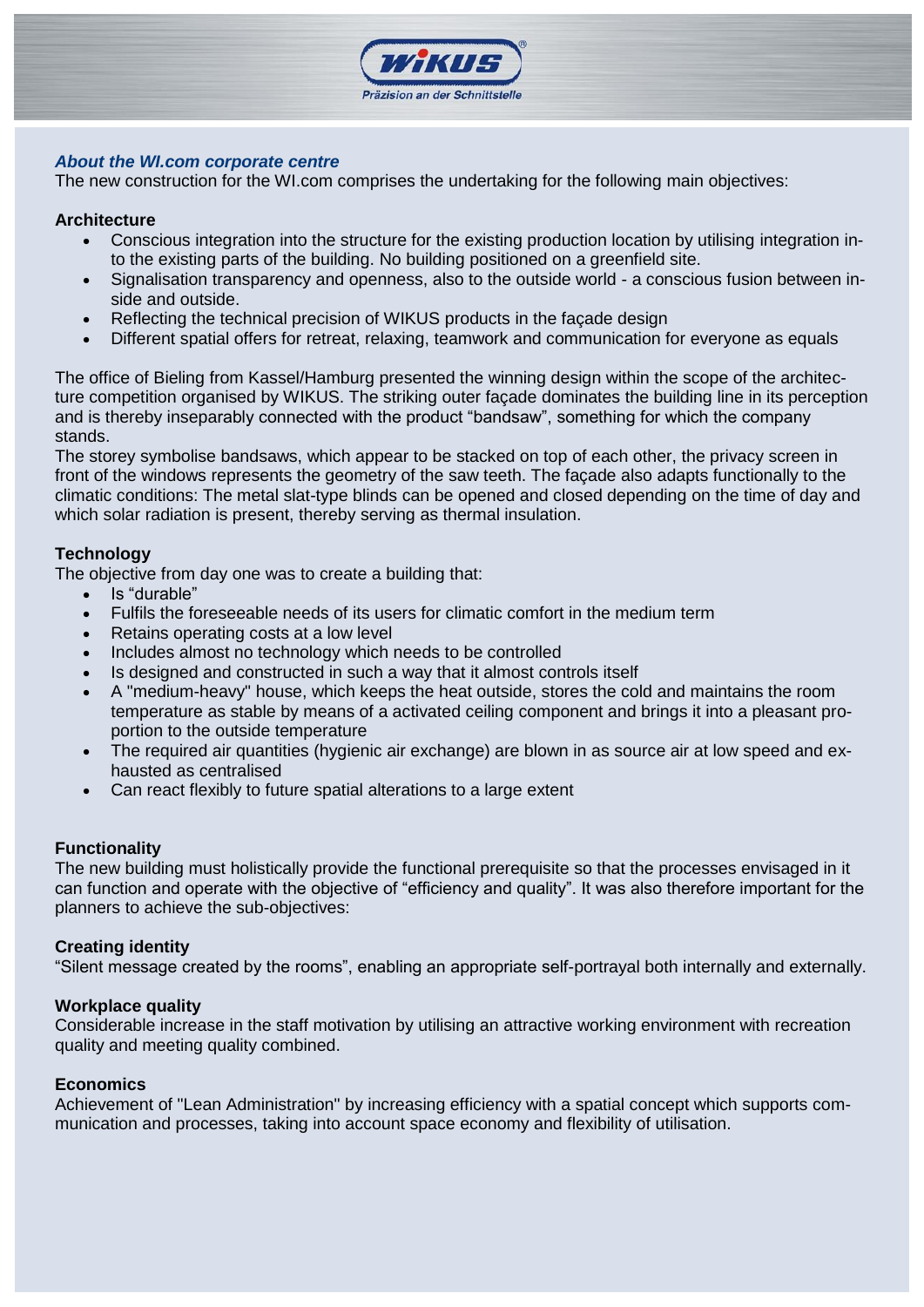

## *The new WI.com in figures*

- Expansion of the production area on the ground floor for relocating customer order manufacturing into an 2700 m² hall area.
- The complete new building on the 1st Floor comprises the ultra-modern, office landscape on an area of 2550 m² with communicative meeting zones and green internal courtyards for all administrative staff of the company.
- On the 2nd Floor is accommodation for conference and training rooms on more than 1400 m<sup>2</sup>. Another meeting point for all WIKUS staff is the "WIkantini" - the WIKUS canteen.